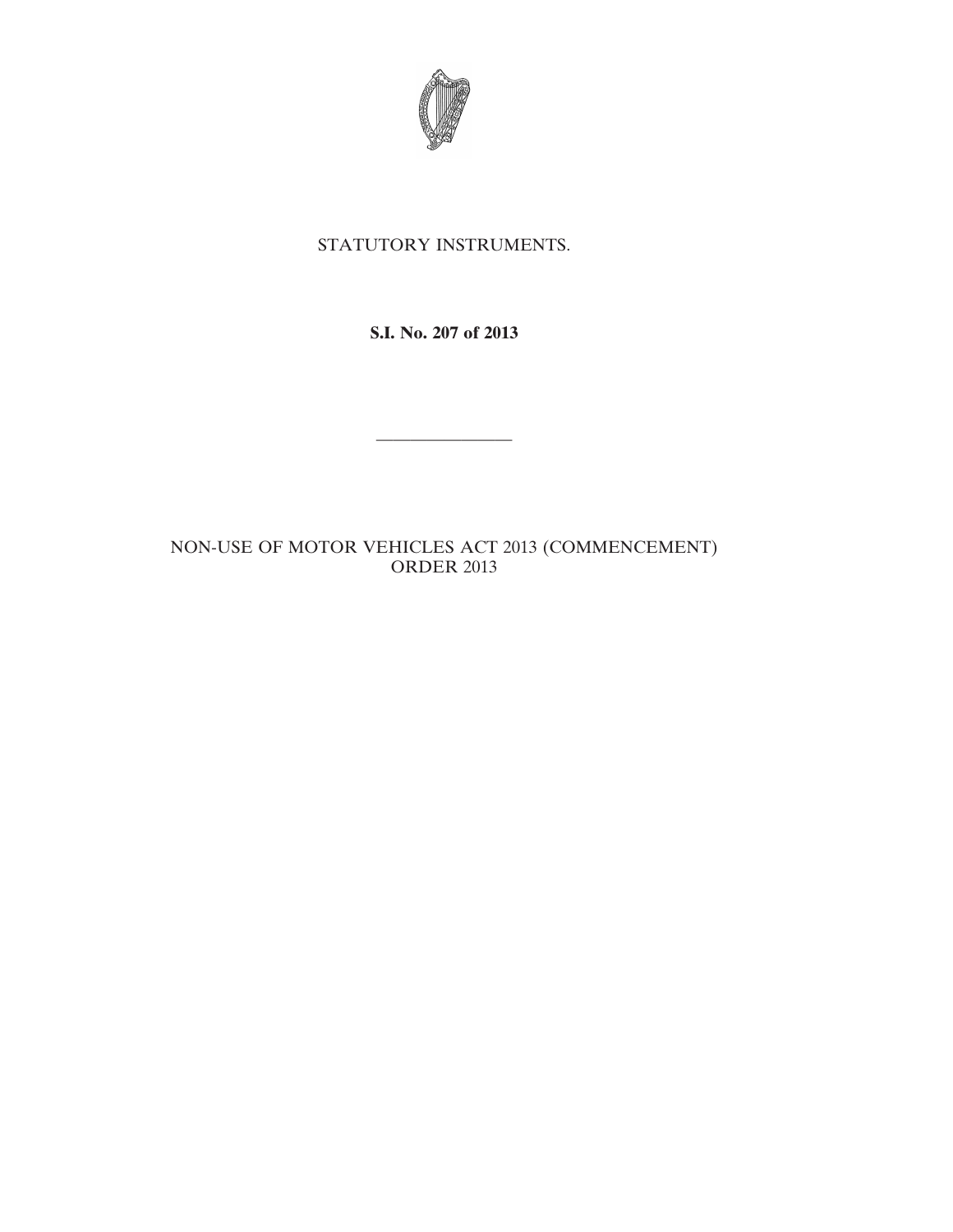### NON-USE OF MOTOR VEHICLES ACT 2013 (COMMENCEMENT) ORDER 2013

I, PHILIP HOGAN, Minister for the Environment, Community and Local Government, in exercise of the powers conferred on me by section 1(2) of the Non-Use of Motor Vehicles Act 2013 (No. 16 of 2013), hereby order as follows:

1. This Order may be cited as the Non-Use of Motor Vehicles Act 2013 (Commencement) Order 2013.

2. The 21st day of June 2013 is appointed as the day on which the following provisions of the Non-Use of Motor Vehicles Act 2013 (No. 16 of 2013) come into operation:

(*a*) Part 1;

(*b*) section 4(*b*);

- (*c*) section 5;
- (*d*) Part 4.

GIVEN under my Official Seal, L.S. 20 June 2013.

#### PHILIP HOGAN,

Minister for the Environment, Community and Local Government.

*Notice of the making of this Statutory Instrument was published in "Iris Oifigiúil" of* 25*th June*, 2013.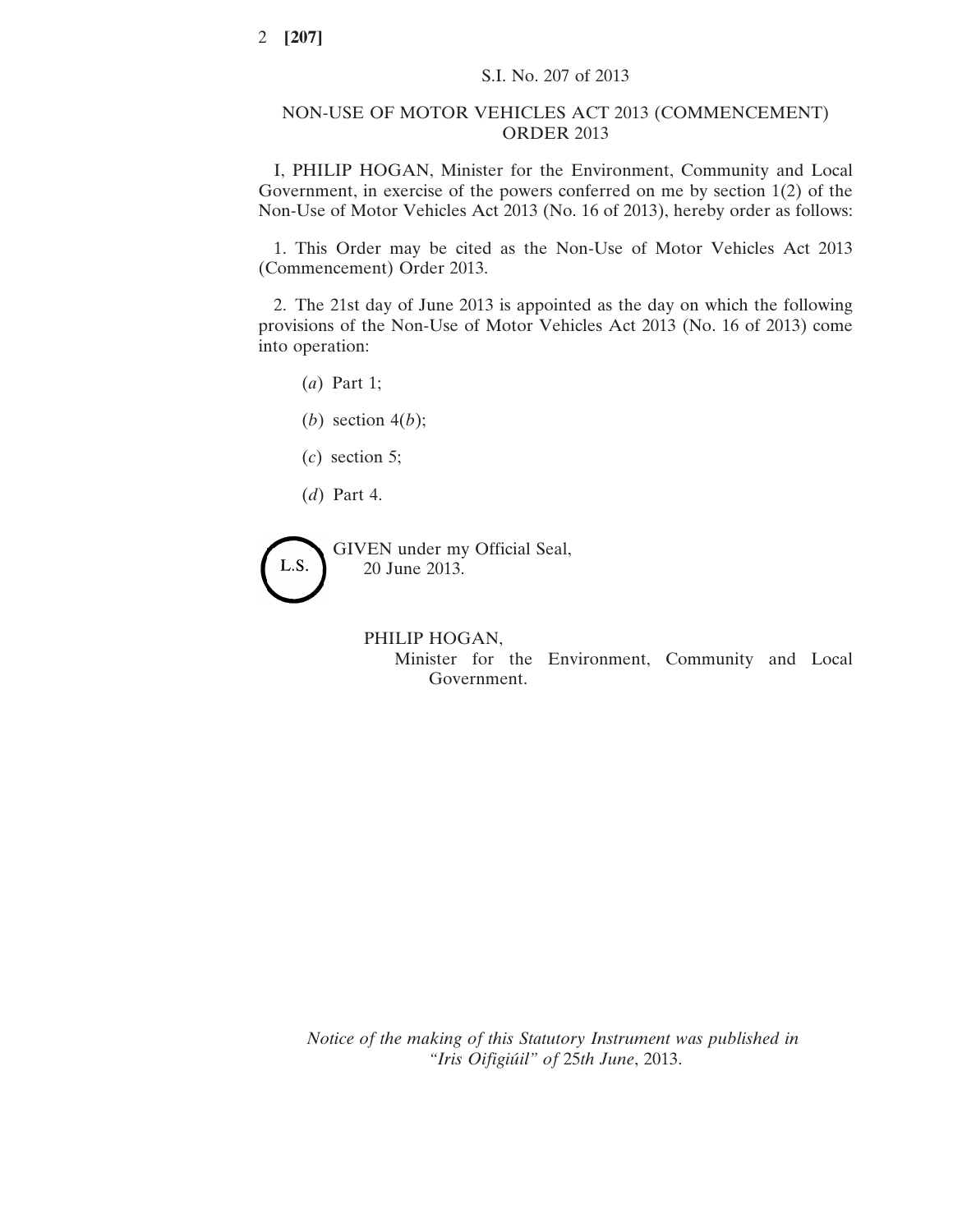**[207]** 3

### EXPLANATORY NOTE

*(This note is not part of the Instrument and does not purport to be a legal interpretation.)*

This Order brings into effect the sections of the Non-Use of Motor Vehicles Act 2013 providing for transitional financial arrangements following the transfer of the driving licence function to the Road Safety Authority and providing for the Minister for Transport, Tourism and Sport to become a licensing authority, as well as the preliminary and general sections (Part 1).